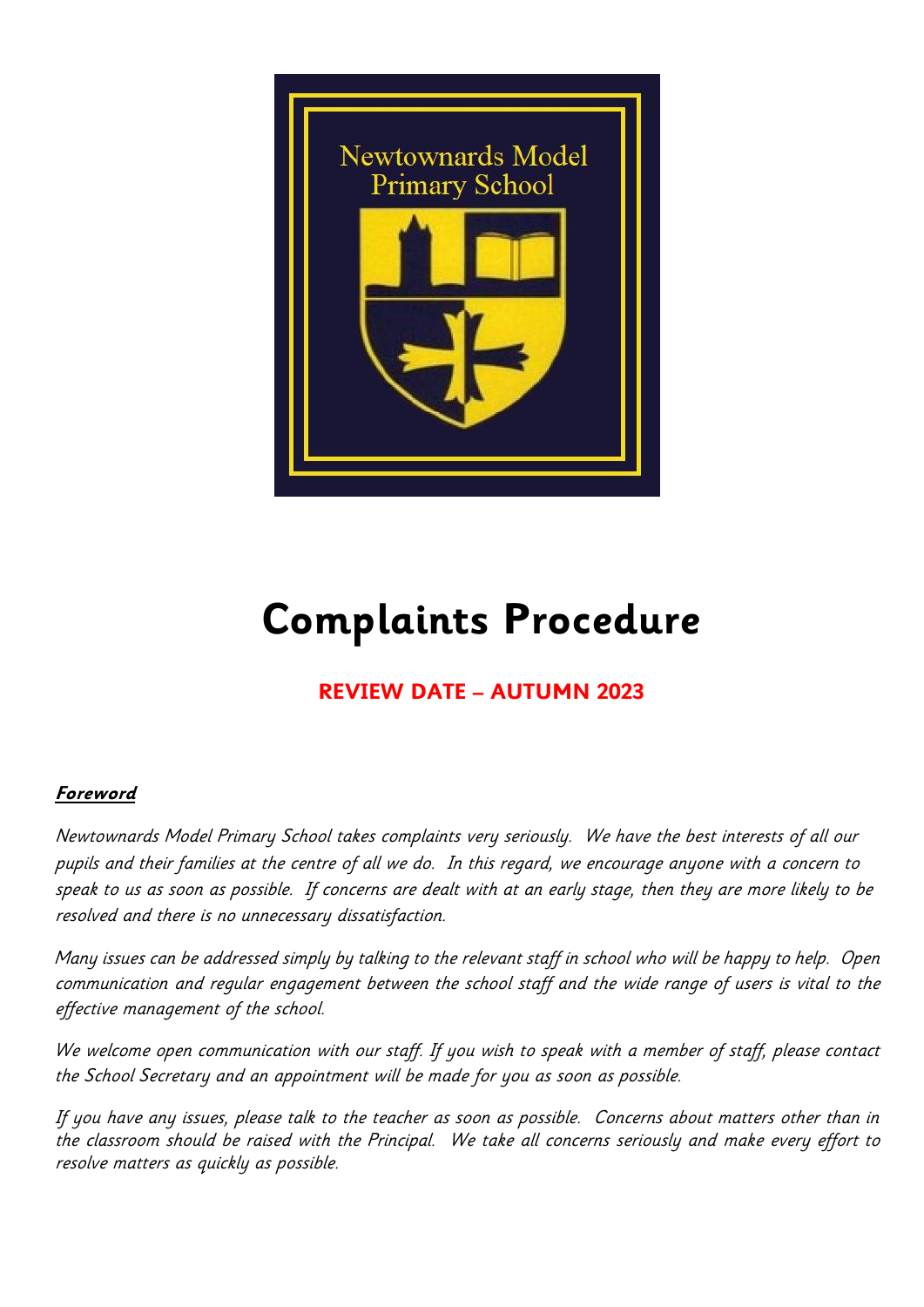#### **AIMS OF THE COMPLAINTS PROCEDURE**

When dealing with complaints the school will;

- encourage resolution of all concerns as quickly as possible
- provide timely responses to concerns and complaints
- keep you informed of progress
- ensure a full and fair investigation of your complaint where appropriate
- have due regard for the rights and responsibilities of all parties involved
- respect confidentiality
- fully address complaints and provide an effective response
- take appropriate action to rectify the issue and prevent it happening again where appropriate
- be responsive to learning from outcomes which will inform and improve practice within the school.

A copy of this Procedure is available on the school's website or is available from the school on request.

# **Complaints Procedure – At a glance**



#### **Time Limit**

Please contact the school as soon as possible, unless there are exceptional circumstances, complaints will normally only be considered within 6 months of origin of the complaint to the school.

# **Stage One**

When making a complaint, contact the school Principal who will arrange for the complaint to be investigated. If the complaint is about the Principal, proceed to Stage Two. The school requires complaints to be made in writing, where this may present difficulties, please contact the school which will make reasonable arrangements to support you with this process. (see guidance notes for further information).

Please provide as much information as possible including;

- name and contact details
- what the complaint is about
- what has already been done to try to resolve it and
- what you would like the school to do to resolve the complaint

The complaint will normally be acknowledged within 5 school working days and a response normally made within 20 school working days of receipt of the complaint. This response will be issued in writing by the Principal and will indicate with reasons whether the complaint has been upheld, partially upheld or not upheld.

# **These timeframes may need to be reviewed if complaints are ongoing during school holiday periods.**

If you remain unhappy with the outcome at Stage 1, the complaint may be progressed to Stage 2 which is overseen by the Board of Governors.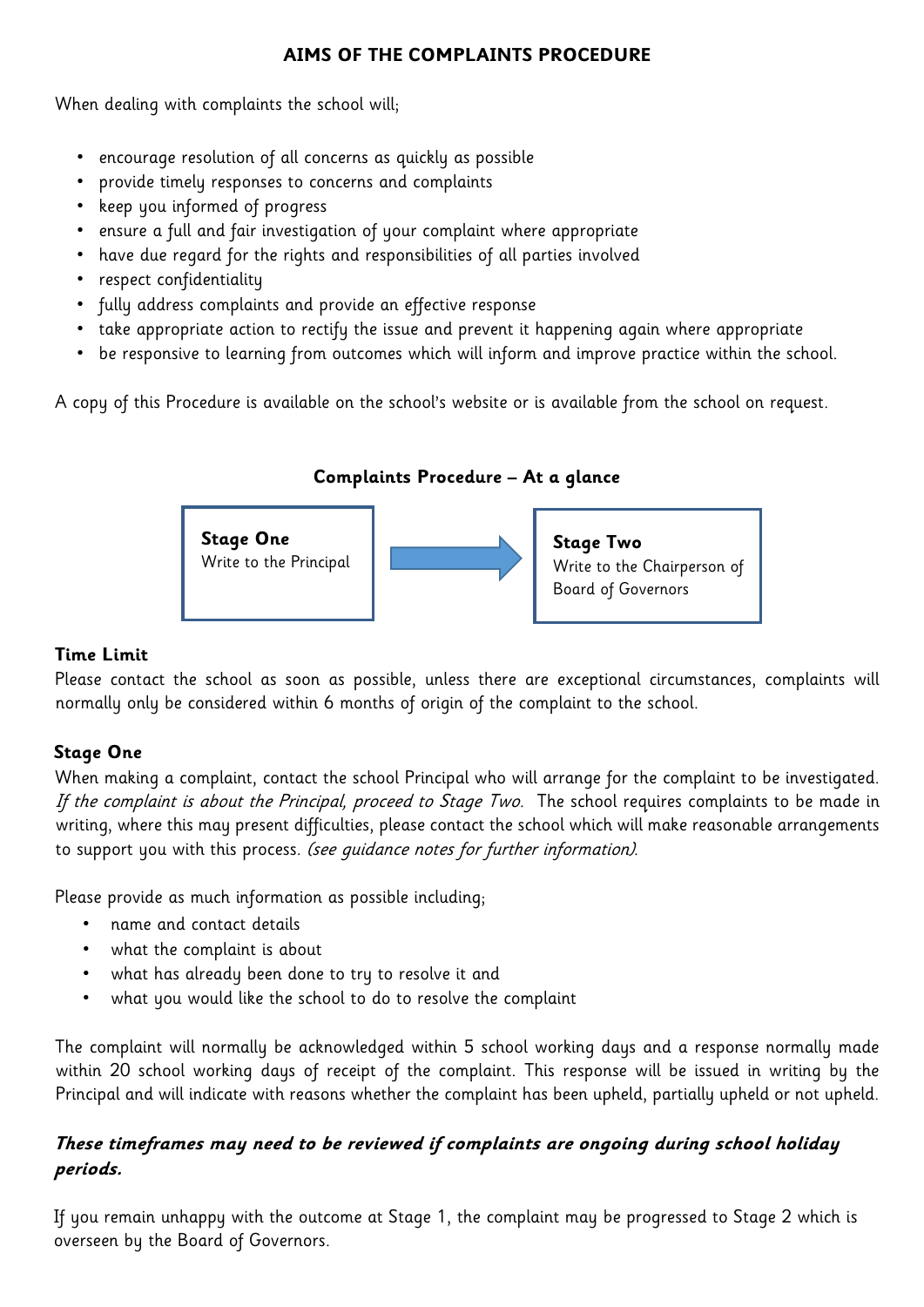#### **Stage Two**

If the complaint is unresolved after Stage One, write to the Chairperson of the Board of Governors (care of the school and marked 'private and confidential'). Where this may present difficulties, please contact the school which will make reasonable arrangements to support the complainant with this process. The Chairperson will convene a committee to review the complaint. Please provide as much detail as possible as indicated above.

The complaint will normally be acknowledged within 5 school working days and a final response normally made within 20 school working days from date of receipt of the complaint. The response will be issued in writing by the Chairperson of the committee.

# **These timeframes may need to be reviewed if complaints are ongoing during school holiday periods.**

# **Northern Ireland Public Services Ombudsman (NIPSO)**

If following Stage Two you remain dissatisfied with the outcome of your complaint, you can refer the matter to the Office of the Northern Ireland Public Services Ombudsman (NIPSO).

The Ombudsman provides a free, independent and impartial service for handling complaints about schools in Northern Ireland. You have the right to complain to the Ombudsman if you feel that you have been treated unfairly or have received a poor service from a school and your complaint has not been resolved to your satisfaction.

A complaint should normally be referred to NIPSO within six months of the final response from the School. The school must advise in its concluding letter that the complaint may be referred to the NIPSO if you remain dissatisfied.

Contact details for NIPSO are:

#### **Northern Ireland Public Services Ombudsman**

Office of the Northern Ireland Public Services Ombudsman Progressive House 33 Wellington Place Belfast BT1 6HN

Freepost: FREEPOST NIPSO

Telephone: 02890 233821 Freephone: 0800 34 34 24

Email: nipso@nipso.org.uk Web: www.nipso.org.uk

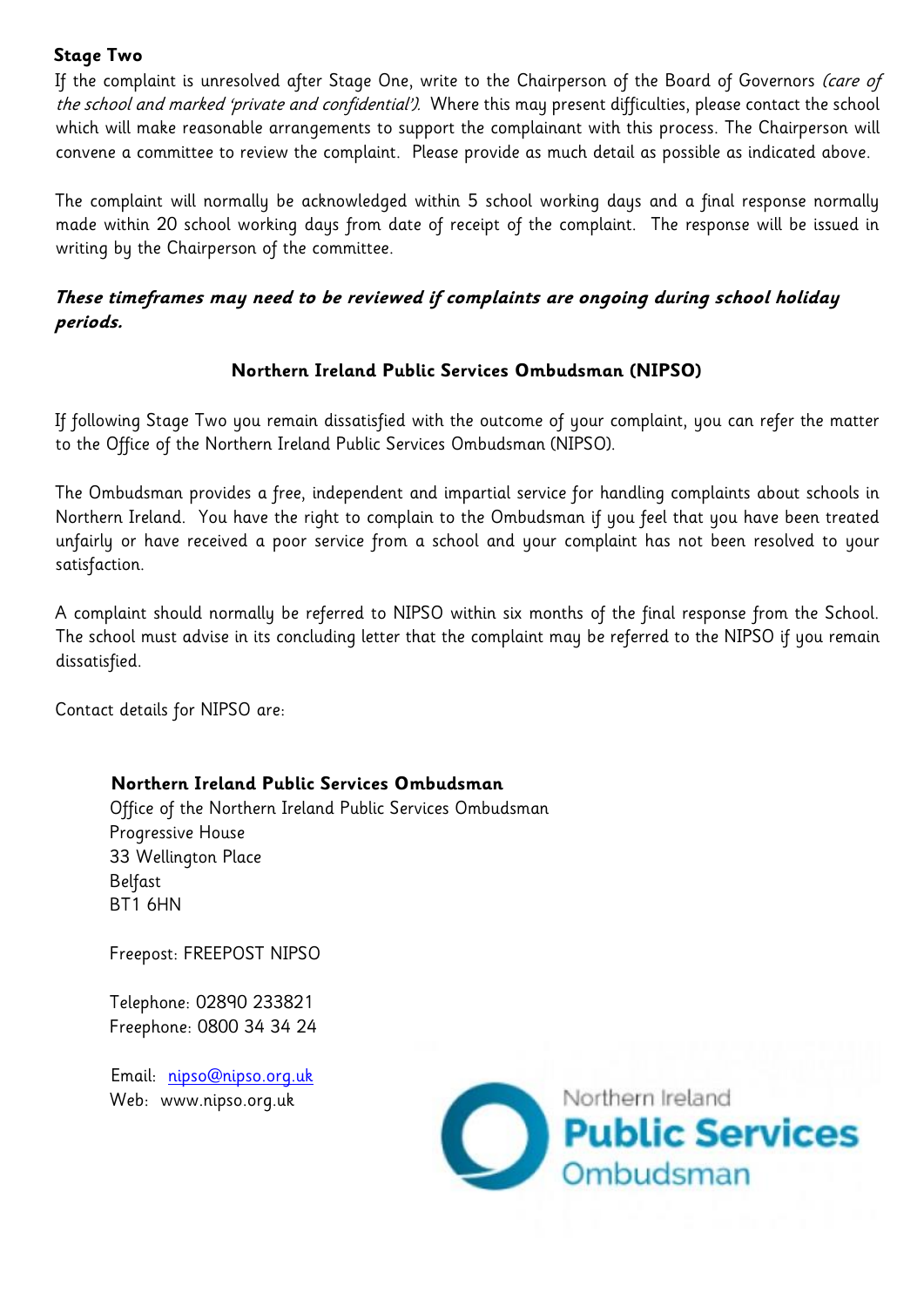#### **SCOPE OF COMPLAINTS PROCEDURE**

**1.1** The Complaints Procedure sets out how any expression of dissatisfaction relating to the school will be managed. By taking concerns raised seriously at the earliest possible stage, it is hoped that issues can be resolved quickly and effectively.

#### **Some examples of complaints dealt with;**

- not following school policy
- communication delays / lack of communication / difficulties in staff and/or pupil relationships.

#### **1.2 Complaints with separate established procedures**

Some examples of statutory procedures and appeal mechanisms are listed below. The list is not exhaustive. The Principal/ Chair of Governors will advise on the appropriate procedure to use when the complaint is raised.

#### **Matters may still be referred to NIPSO, if it is felt that maladministration has occurred.**

| <b>Exceptions</b>                                                  | Contact                                                                            |
|--------------------------------------------------------------------|------------------------------------------------------------------------------------|
| • Admissions / Expulsions / Exclusion of<br>children from school   | Contact www.eani.org.uk Director of Operations<br>$\bullet$<br>and Estates         |
| Statutory assessments of Special<br><b>Educational Needs (SEN)</b> | • Contact www.eani.org.uk Director of Children and<br>Young People's Services      |
| <b>School Development Proposals</b>                                | Contact www.eani.org.uk Director of Education<br>$\bullet$                         |
| Child Protection / Safeguarding                                    | Contact www.eani.org.uk Director of Children and<br><b>Young People's Services</b> |

**1.3** The school will not normally investigate anonymous complaints, unless deemed by the Chairperson of the Board of Governors to be of a serious nature. The decision of whether to deal with such complaints will be at the discretion of the Board of Governors.

#### **WHAT TO EXPECT UNDER THIS PROCEDURE**

#### **2.1 Your rights as a person making a complaint**

In dealing with complaints we will ensure;

- fair treatment
- courtesy
- a timely response
- accurate advice
- respect for privacy complaints will be treated as confidentially as possible allowing for the possibility of consultation with other appropriate parties about the complaint and
- clear reasons for decisions.